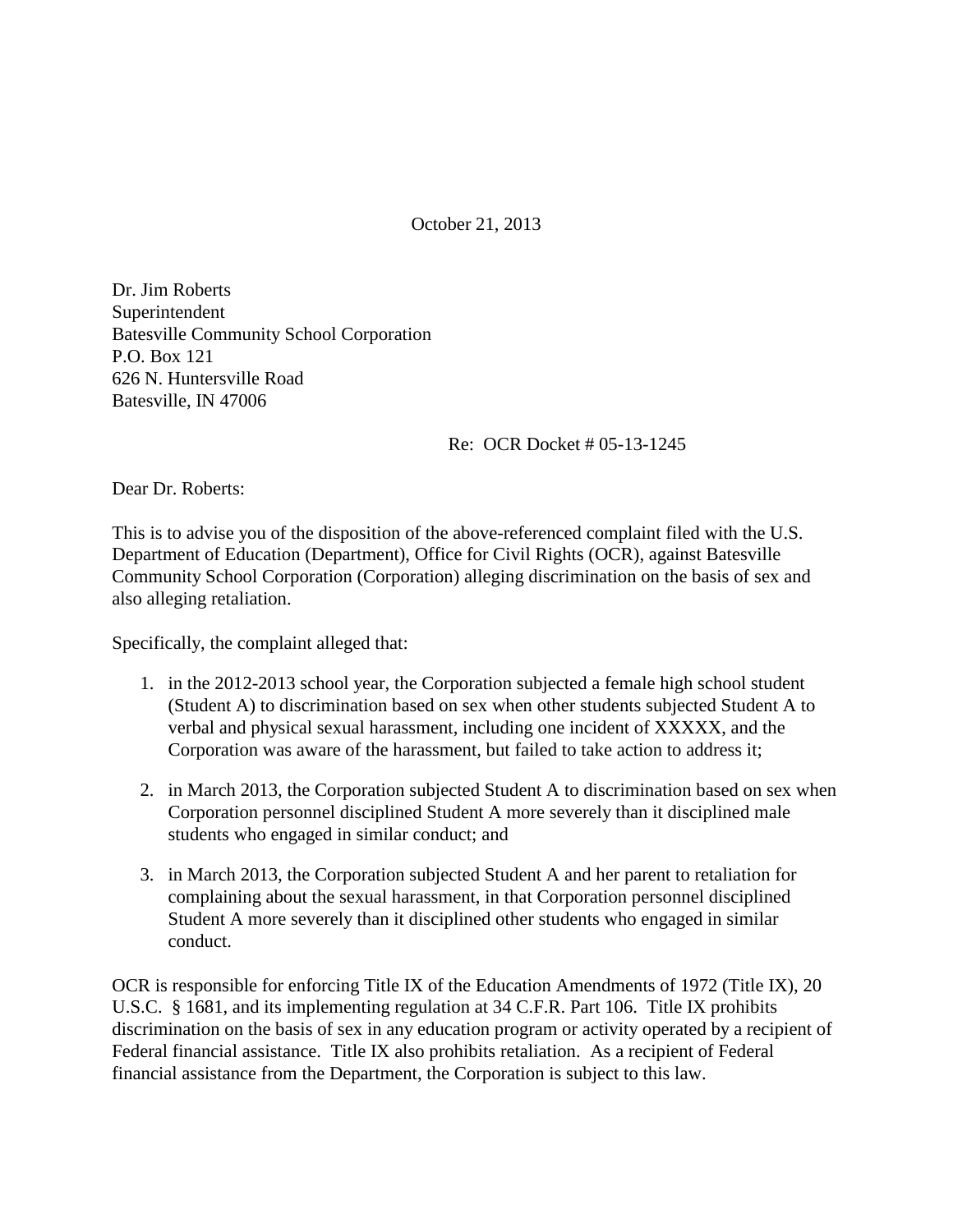OCR reviewed data provided by Student A's parent and the Corporation, and interviewed Student A, her parent, and Corporation personnel. Prior to the completion of OCR's investigation, the Corporation agreed to take actions to resolve allegation #1 in the complaint. OCR has determined that the evidence is insufficient to establish that the Corporation subjected Student A to discrimination based on sex or to retaliation with regard to allegations #2 and #3. The reasons for this determination are discussed below.

# **Facts**

In the 2012-2013 school year, Student A was a XXXXX at Batesville High School (the School). On the first day of the school year, the School gave each student a laptop on which students could access instant messaging software, video software, and personal email accounts. The School's Student Code of Conduct includes a Respectable Use Policy governing the use of those laptops. Each School student was required to sign an acknowledgement form certifying that he/she read and understood the Respectable Use Policy. Among other requirements, students must agree to conduct themselves in a responsible, safe, ethical, and legal manner while using the School's computer network, use polite and appropriate language in all communications on School computers used in and out of the School, and refrain from using any form of digital communication to insult, harass, intimidate or bully anyone.

In October 2012, Student A complained to the Principal that she had received harassing messages on her School laptop from a XXXXX male student (Student B). Student A stated that she, her parent, and another female student (Student C) reported the harassing messages to the Principal. In addition, on February 11, 2013, Student A and her parent reported that Student B XXXXX Student A.

In spring 2013, after learning of potential misconduct by Student A and other students, the Corporation investigated these students' use of School laptops and determined that eight students including Student A, two other female students and five male students, had violated the Respectable Use Policy. All students were initially recommended for XXXXX, but received lesser discipline sanctions after entering into an agreement with the Corporation.

Four students, namely Student A and Student C, who are female, and two male students, were XXXXX for their violations of the Respectable Use Policy. Student A and a male student were found to have used their computers to XXXXX at school, one male student was found to have XXXXX on his computer, and Student C was found to have XXXXX on her computer and also was found to have engaged in inappropriate conversations on the computer. The other four students, one of whom is female and three of whom are male, engaged in inappropriate conversations on their computers and were XXXXX and were allowed to XXXXX for the remainder of the spring 2013 semester.

The Assistant Principal stated that although all eight students were disciplined for violations of the Respectable Use Policy, four students were disciplined more severely because of the severity of the violations or, in the case of one student, because of previous offenses.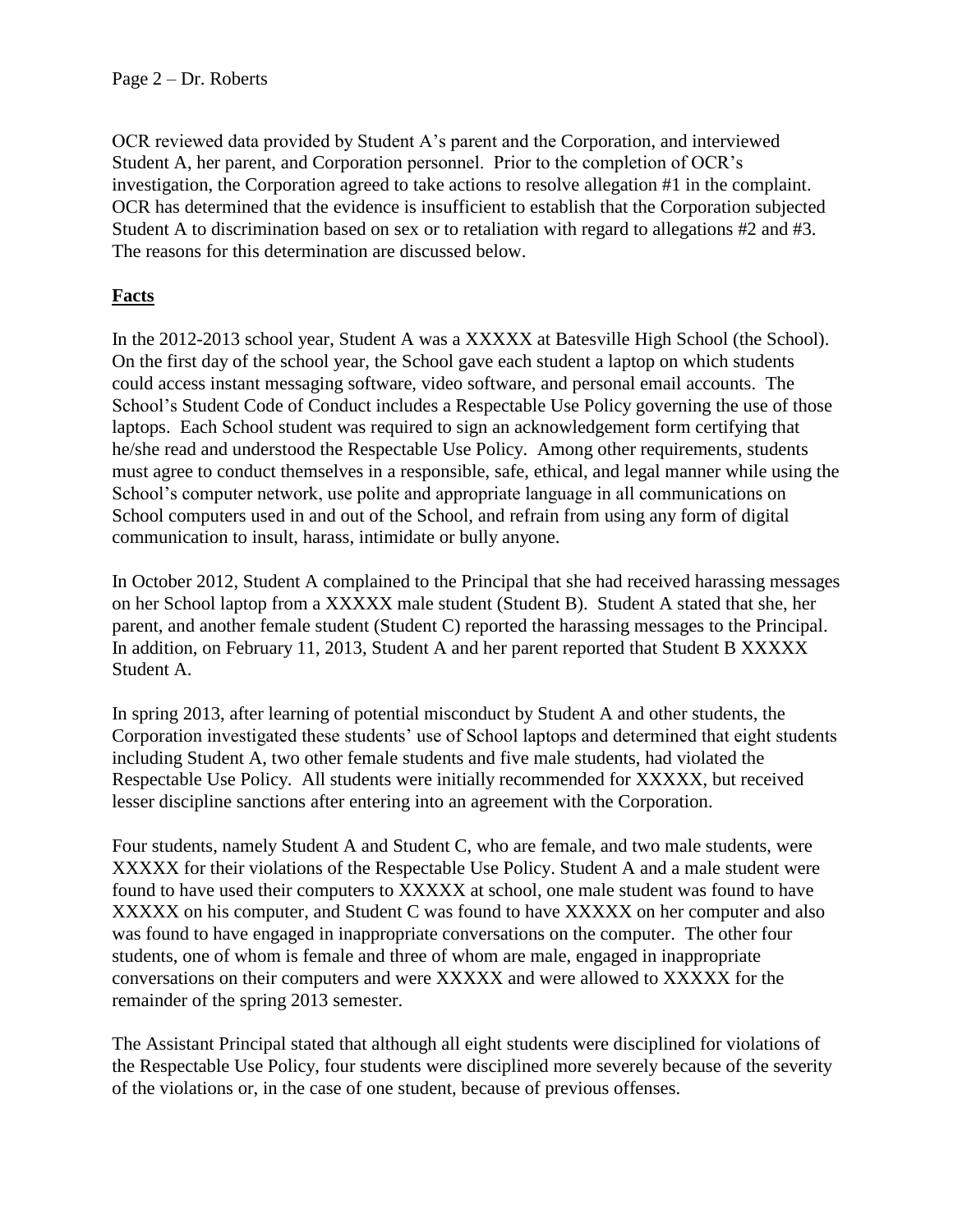The Corporation reported that no other students were disciplined for violating the Respectable Use Policy in the 2012-2013 school year. While Student A and Student C had previously complained of sexual harassment, none of the other students disciplined for violating the Respectable Use Policy had previously complained of sexual harassment or sex discrimination.

### **Analysis and Conclusions**

## Allegation #1

In accordance with Section 302 of OCR's *Case Processing Manual*, a complaint may be resolved at any time when, before the conclusion of an investigation, the recipient expresses an interest in resolving the complaint. Prior to the conclusion of OCR's investigation, the Corporation expressed interest in resolving allegation #1 in the complaint. Subsequent discussions with the Corporation resulted in the Corporation signing the enclosed Resolution Agreement (Agreement) which, when fully implemented, will resolve the issue raised in allegation #1. The provisions of the Agreement are aligned with the allegation and the information obtained during OCR's investigation, and are consistent with the applicable regulations. OCR will monitor the Corporation's implementation of the Agreement.

## Allegation #2

The complaint alleges that, in March 2013, the Corporation subjected Student A to discrimination based on sex when Corporation personnel disciplined Student A more severely than it disciplined male students who engaged in similar conduct.

The Title IX regulation, at 34 C.F.R. § 106.31(b)(1)-(4), provides that a recipient may not, on the basis of sex, treat one person differently from another in determining whether such person satisfies any requirement or condition for the provision of such aid, benefit, or service; provide different aid, benefits, or services, or provide aid, benefits, or services in a different manner; deny any person such aid, benefit or service; or subject any person to separate or different rules of behavior, sanctions, or other treatment.

In analyzing an allegation of different treatment based on sex under Title IX, OCR ascertains whether there were any apparent differences in the treatment of similarly situated individuals on the basis of sex. If this is found to be the case, then OCR assesses the recipient's explanation for any differences in the treatment to determine whether the reasons are legitimate, nondiscriminatory reasons and whether they are merely a pretext for unlawful discrimination. In determining pretext, OCR examines whether the recipient treated the student in a manner that was consistent with its established policies and procedures and whether there was any other evidence of discrimination on the basis of sex.

The evidence established that Student A and seven other students were disciplined for violating the Respectable Use Policy in the 2012-2013 school year. OCR determined that these seven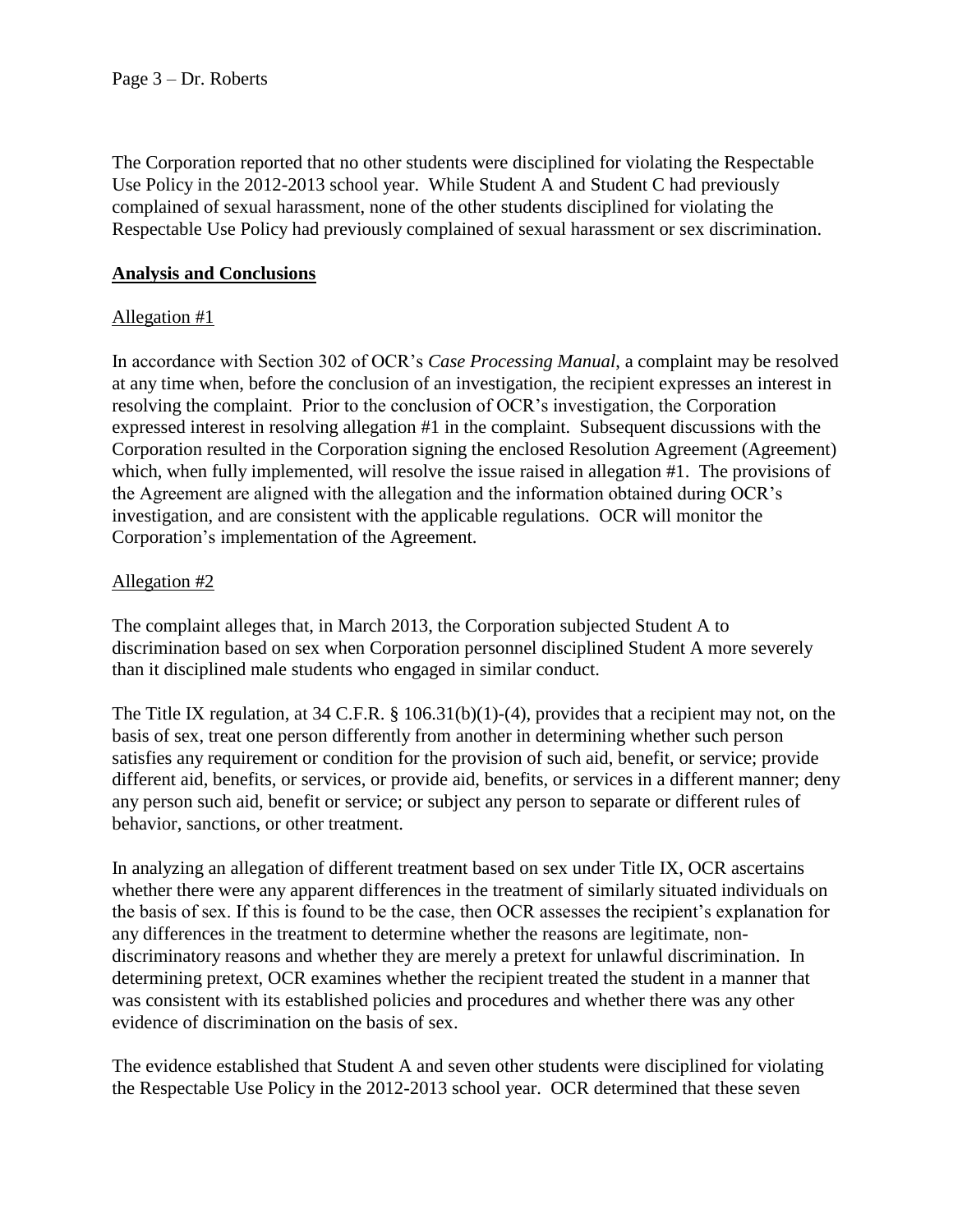students, a group that included five male students, were similarly situated to Student A, in that they were disciplined for violating the same policy. While all eight students were XXXXX, four, including three male students, received a less severe sanction than Student A and were XXXXX after XXXXX, while Student A was XXXXX.

OCR assessed the Corporation's explanation for the differences in the treatment of Student A and three male students who were not expelled to determine whether the reasons are legitimate, nondiscriminatory reasons and whether they are merely a pretext for unlawful discrimination. The evidence established that Student A was disciplined more severely than these three male students because unlike the three male students, in addition to violating the Respectable Use Policy by having inappropriate conversations, she had XXXXX. The Corporation determined that this was a more severe offense than the three male students' offenses. The evidence established that the male student who engaged in the same conduct as Student A, namely violating the Respectable Use Policy and XXXXX, received the same discipline, indicating that the Corporation's reason for its treatment of Student A was not a pretext for discrimination on the basis of sex. OCR also notes that, among the seven students similarly situated to Student A, there were two male students who received the same discipline as Student A and one female student was treated less severely than Student A. OCR found no other evidence to suggest that Student A was subjected to discrimination on the basis of sex.

Based on the foregoing, the evidence is insufficient to establish that the Corporation subjected Student A to discrimination based on sex as alleged in allegation #2 of the complaint.

#### Allegation #3

The complaint alleges that, in March 2013, the Corporation subjected Student A and her parent to retaliation for complaining about the alleged sexual harassment, in that Corporation personnel disciplined Student A more severely than it disciplined other students who engaged in similar conduct.

The Title IX implementing regulation, at 34 C.F.R. § 106.71, incorporates by reference the regulation implementing Title VI of the Civil Rights Act of 1964, at 34 C.F.R. § 100.7(e). The regulation prohibits recipients from intimidating, threatening, coercing or discriminating against any individual for the purpose of interfering with any right or privilege secured by the regulation or because the individual has made a complaint or participated in any manner in an investigation or proceeding under the regulation.

A *prima facie* case of retaliation is established when it is determined that (1) an individual engaged in a protected activity (e.g., opposed a discriminatory policy, asserted protected rights, or participated in an OCR complaint or proceeding); (2) the recipient knew of this activity; (3) the recipient took an adverse action contemporaneous with or subsequent to the protected activity; and (4) there is an inferable causal connection between the protected activity and the adverse action. If all of the elements of a *prima facie* case of retaliation are met, OCR then considers whether the recipient presented a legitimate, non-retaliatory justification for taking the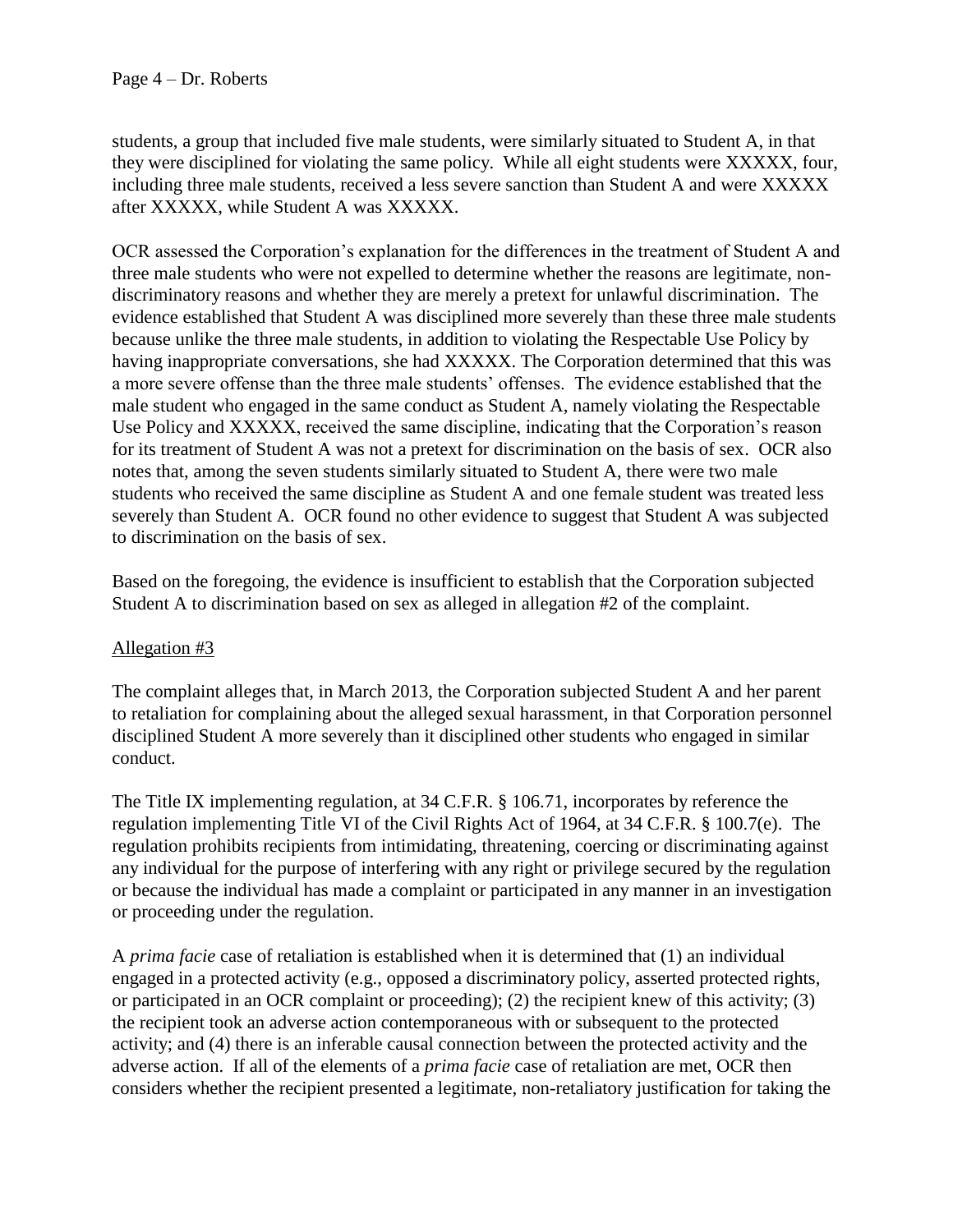adverse action, and whether the reason is a pretext for retaliation. Pretext may be shown by evidence demonstrating that the explanation for the adverse action is not credible or believable or that treatment of the person was inconsistent with the treatment of similarly situated individuals or established policy or practice.

The evidence established that Student A and her parent engaged in protected activities of which the Corporation was aware by complaining to School personnel of sexual harassment in fall 2012 and February 2013. The evidence also established that Student A was subjected to an adverse action when she was XXXXX. Because of the proximity in time between the protected activity in February 2013 and the adverse action in March 2013, OCR determined that there is a causal connection between the protected activities and the adverse action. Therefore, the evidence establishes a *prima facie* case of retaliation.

As noted above, the evidence established that Student A violated the Respectable Use Policy when she XXXXX. The evidence established that Student A engaged in more serious violations of the policy than the four students who were not XXXXX. Two other students who were also XXXXX had not engaged in activities protected by Title IX, and the one student who engaged in the same conduct as Student A was likewise XXXXX. Under these circumstances, the evidence is insufficient to establish that the Corporation's reasons for the discipline imposed on Student A were a pretext for retaliation.

Based on the foregoing, the evidence is insufficient to establish that the Corporation subjected Student A or her parent to retaliation as alleged in allegation #3 of the complaint.

Please be advised that the Corporation may not harass, coerce, intimidate, or discriminate against any individual because he or she has filed a complaint or participated in the complaint resolution process. If this happens, the Complainant may file another complaint alleging such treatment.

Under the Freedom of Information of Information Act, it may be necessary to release this document and related correspondence and records upon request. In the event that OCR receives such a request, we will seek to protect, to the extent provided by law, personally identifiable information, which, if released, could reasonably be expected to constitute an unwarranted invasion of privacy.

This letter sets forth OCR's determination in an individual OCR case. This letter is not a formal statement of OCR policy and should not be relied upon, cited, or construed as such. OCR's formal policy statements are approved by a duly authorized OCR official and made available to the public. The Complainant may file a private suit in federal court whether or not OCR finds a violation.

We wish to thank the Corporation for the courtesy and cooperation extended by its staff during the investigation. If you have any questions, please contact Sunita Kini-Tandon, Civil Rights Attorney, at 312-730-1452 or by e-mail at [Sunita.Kini-Tandon@ed.gov.](mailto:Sunita.Kini-Tandon@ed.gov)